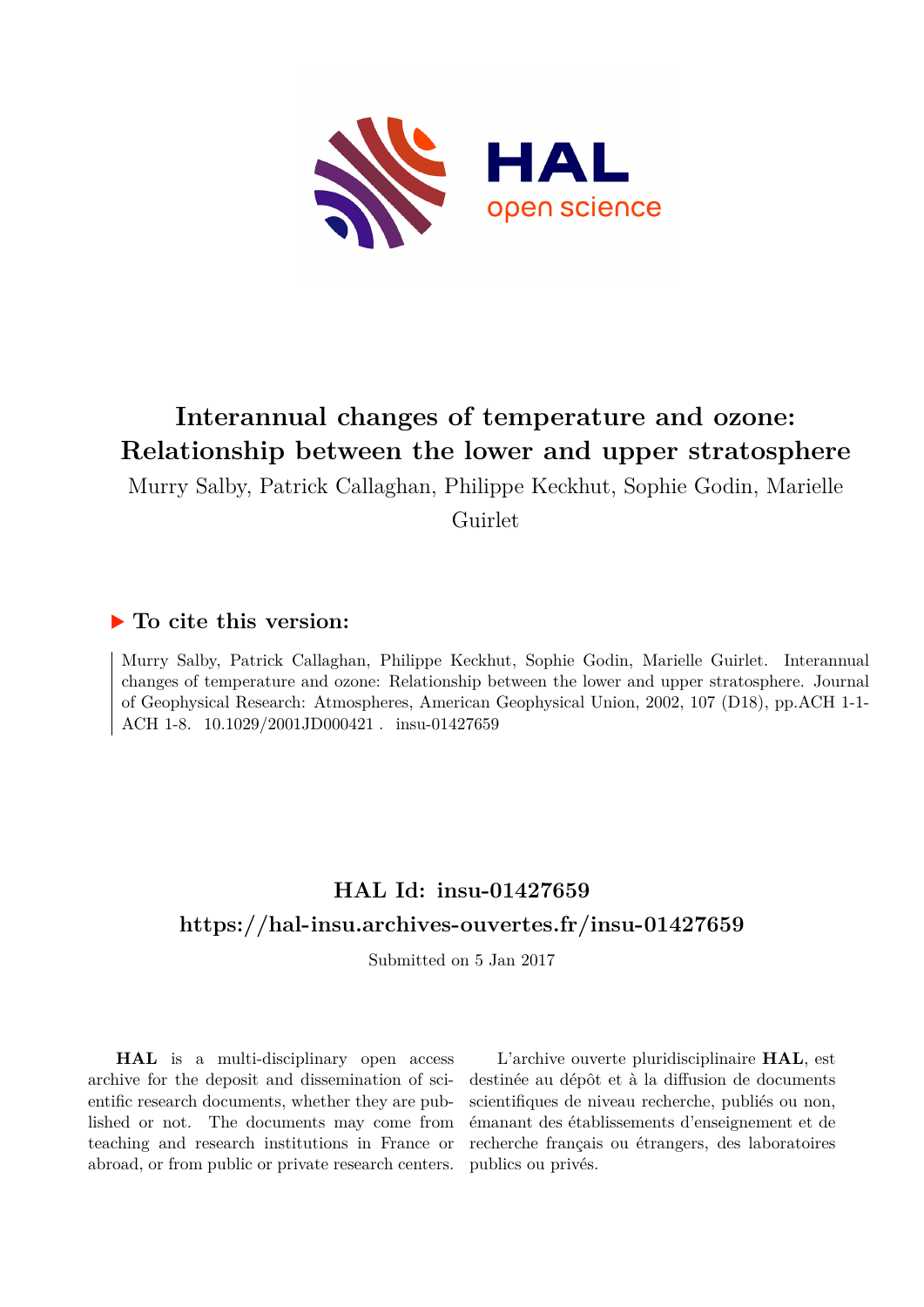## Interannual changes of temperature and ozone: Relationship between the lower and upper stratosphere

#### Murry Salby and Patrick Callaghan

Program in Atmospheric and Oceanic Sciences, University of Colorado, Boulder, Colorado, USA

#### Philippe Keckhut and Sophie Godin

Service d'Aeronomie/CNRS, Verrierre la Buisson, France

#### Marielle Guirlet

European Ozone Research Unit, University of Cambridge, Cambridge, England, United Kingdom

Received 1 February 2001; revised 23 August 2001; accepted 5 November 2001; published 17 September 2002.

[1] Changes of stratospheric dynamical structure and ozone are investigated in observations of the lower stratosphere, from meteorological analyses and Total Ozone Mapping Spectrometer (TOMS) ozone, and in contemporaneous observations of the upper stratosphere and mesosphere, from the French lidar at Observatoire de Haute-Provence (OHP). Interannual changes in the lower stratosphere are shown to be accompanied by coherent changes in the upper stratosphere and mesosphere. Over the 1980s and 1990s, both operate coherently with anomalous forcing of the residual mean circulation. Changes of temperature and ozone at OHP have sign and structure consistent with interannual changes of meridional transport. They reflect a poleward expansion and contraction of warm ozone-rich air, compensated by opposite changes of the polar-night vortex. TERMS: 3309 Meteorology and Atmospheric Dynamics: Climatology (1620); 3334 Meteorology and Atmospheric Dynamics: Middle atmosphere dynamics (0341, 0342); 0340 Atmospheric Composition and Structure: Middle atmosphere—composition and chemistry; KEYWORDS: ozone, temperature, stratosphere, interannual changes, Brewer-Dobson circulation

Citation: Salby, M., P. Callaghan, P. Keckhut, S. Godin, and M. Guirlet, Interannual changes of temperature and ozone: Relationship between the lower and upper stratosphere, J. Geophys. Res., 107(D18), 4342, doi:10.1029/2001JD000421, 2002.

#### 1. Introduction

[2] The strength of wintertime stratospheric circulation is reflected in polar temperature, which undergoes large variations between years. So does total ozone at extratropical latitudes. Both are regulated by the residual mean circulation of the middle atmosphere. Air descending at high latitudes of the winter hemisphere experiences adiabatic warming that offsets radiative cooling, maintaining temperatures over the Arctic well above radiative equilibrium. Residual mean motion also transfers ozone poleward, its column abundance increasing steadily during winter until reaching its spring maximum.

[3] Interannual changes of dynamical structure in the lower stratosphere have been studied recently in global analyses from European Centre for Monthly Weather Forecasting (ECMWF) and related to contemporaneous changes of ozone observed by the Total Ozone Mapping Spectrometer (TOMS) [Salby and Callaghan, 2002, hereinafter referred to as SC]. Interannual changes of dynamical structure closely track anomalous forcing of the residual circulation, which varies between years with planetary wave

Copyright 2002 by the American Geophysical Union. 0148-0227/02/2001JD000421

driving and the quasi-biennial oscillation (QBO). Jointly, these mechanisms account for almost all of the observed variation of wintertime temperature in the lower stratosphere during the 1980s and 1990s. A similar relationship governs the interannual variation of ozone.

[4] The structure of interannual changes is consistent with changes of the residual circulation. During years when the residual circulation is intensified, temperatures over the Arctic are anomalously warm, reflecting enhanced downwelling and adiabatic warming that offsets longwave (LW) cooling inside polar darkness. This structure is visible well into the troposphere, sharing major features with the Arctic Oscillation [Thompson and Wallace, 1998]. During the same years, total ozone at extratropical latitudes is anomalously large, reflecting enhanced poleward transport of ozone-rich air from its photochemical source in the tropics. Just the reverse is observed during years when the residual circulation is weak. Accompanying changes at high latitudes are compensating changes at low latitudes, with which they operate coherently but out of phase. Both increase upward coherently to 10 mbar, the highest level represented in ECMWF analyses.

[5] Here, we investigate how interannual changes of dynamical and chemical structure in the lower stratosphere are related to behavior in the upper stratosphere and meso-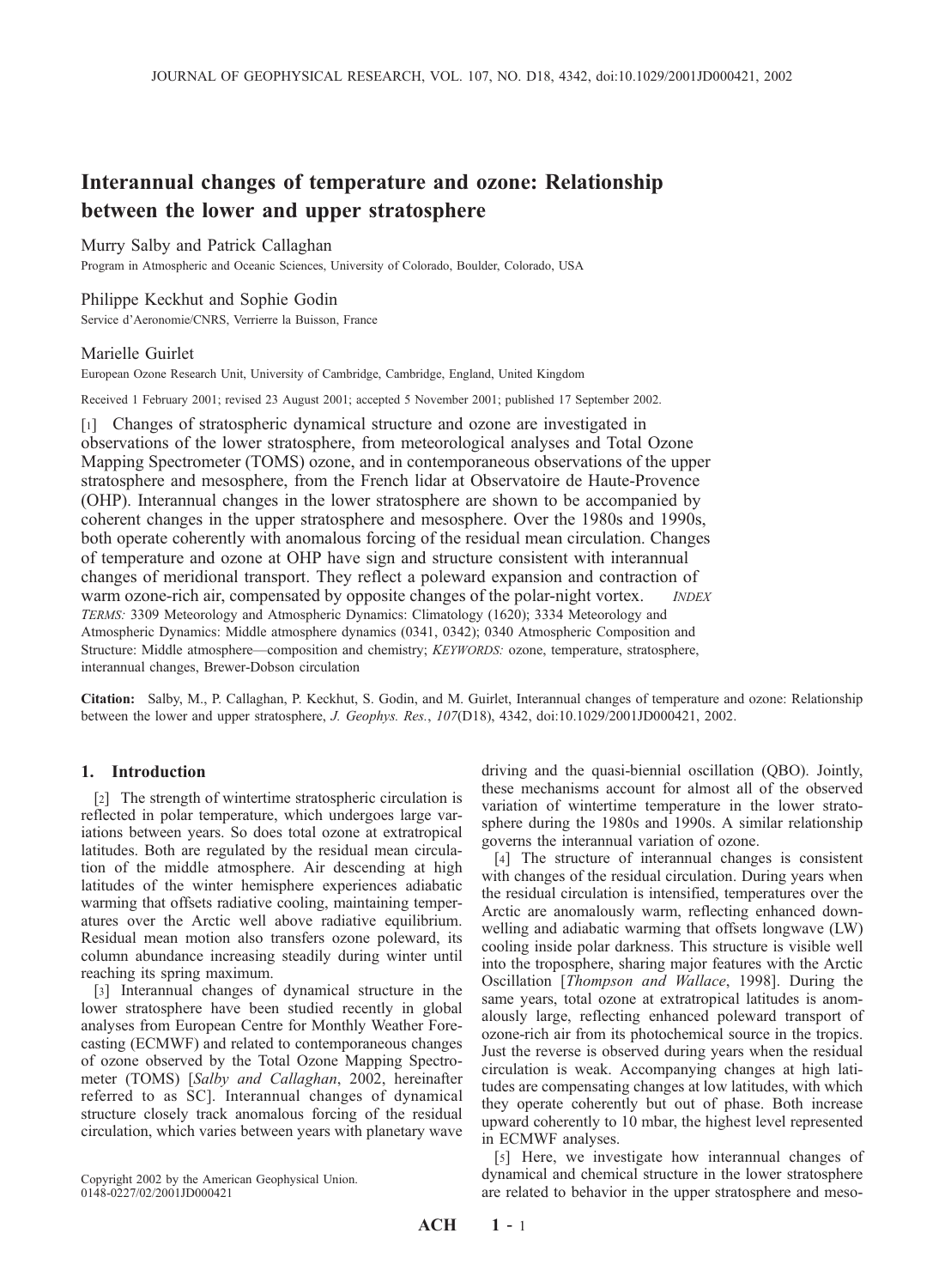

Figure 1. Mean annual cycle of column-averaged temperature above 100 mbar (solid) and normalized upward EP flux at 100 mbar (dashed), each averaged over 50N – 90N, along with the standard deviation of their interannual variability (shaded).

sphere. Their relationship is explored in observations of temperature and ozone from the French lidar at Observatoire de Haute-Provence (OHP), which provides records above 30 km contemporaneous with those at lower levels from ECMWF and TOMS.

#### 2. Data and Analysis

[6] Daily reanalyses from ECMWF provide global records of dynamical structure up to 10 mbar from 1979 to 1993. They have been continued through 1998 in ECMWF operational analyses and are supported by National Centers for Environmental Prediction (NCEP) reanalyses, which likewise span the 2 decades 1979 – 1998.

[7] The record of total ozone, which is concentrated below 10 mb, comes from the TOMS instrument. It operated on the Nimbus 7 satellite (1979– 1993) and on the subsequent platforms Meteor-3 (1994) and Earth Probe (1997 – 1998).

[8] In the upper stratosphere and mesosphere, long records extending continuously over many years are rare. Addressing this shortcoming is the Network for the Detection of Stratospheric Change (NDSC), which began operation in 1991. At OHP (44N,6E), continuous monitoring of this region predates NDSC, with lidar measurements of temperature extending back to 1979.

[9] The lidar technique provides observations of temperature above 30 km with high vertical resolution and little dependence on calibration and instrumental changes. Temperature is deduced from Rayleigh scattering [Hauchecorne and Chanin, 1980], which yields good signal to noise between 30 and 80 km. These measurements yield a monthly mean record of temperature that is nearly continuous over the 1980s and 1990s. It lends itself well to studies of interannual variability, like the evaluation of trends [Keckhut et al., 1995].

[10] Stratospheric ozone is also retrieved at OHP. From 1985 to 1993 the DIAL lidar observed ozone number density between 20 and 45 km [Godin et al., 1989]. Since 1994, the technique has been modified to observe ozone between 12 and 45 km. These measurements of upper stratospheric ozone compare well with other techniques and have likewise been used to estimate trends [*Guirlet et al.*, 2000].

[11] The records of dynamical and chemical structure from the lower and upper stratosphere are reduced to monthly mean distributions. Quadratic quantities, like Eliassen-Palm (EP) flux, are first evaluated from daily values and then reduced to monthly means. From the monthly records we then calculate the wintertime decrease of temperature, which produces its minimum in January, and the wintertime increase of total ozone, which produces its maximum in spring. Each characterizes the annual cycle during individual years. Comparing values over the population of 20 years then determines interannual changes of temperature and ozone.

#### 3. Annual and Interannual Variations of the **Circulation**

[12] The stratospheric circulation is characterized by column-averaged temperature between 100 and 10 mbar  $\langle \overline{T} \rangle$ , averaged over the Arctic, where  $\langle \rangle$  denotes pressureweighted column average and  $\overline{()}$  horizontal average between 50N and 90N reflects the strength of the wintertime vortex during individual years, which is related to how cold temperatures over the Arctic become. (Owing to pressure weighting, the column-average between 100 and 10 mbar nearly equals the column average extending upward indefinitely.) Figure 1 shows the mean annual cycle of  $\langle \overline{T} \rangle$  (solid). Following summer solstice,  $\langle \overline{T} \rangle$ decreases steadily until reaching a minimum in January. Its interannual variance (shaded) has similar seasonality, increasing sharply during the disturbed months of winter.

[13] Planetary wave activity transmitted upward from the troposphere has analogous seasonality. Superposedin Figure 1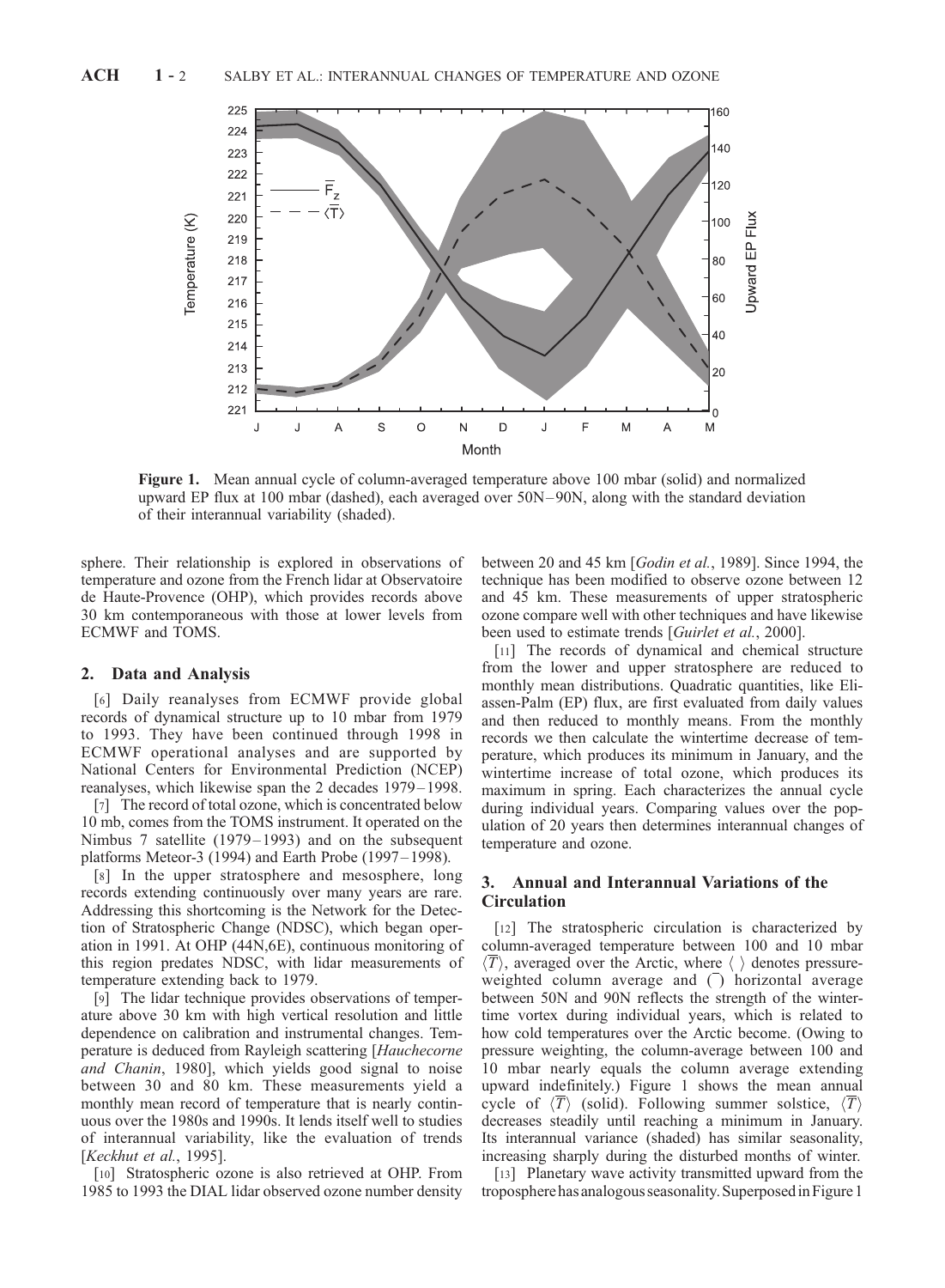

Figure 2. Mean annual cycle of column-averaged temperature above 30 km at Observatoire de Haute-Provence (OHP) (solid), along with the standard deviation of its interannual variability (shaded).

is the upward EP flux at 100 mbar  $\overline{F}_z$  (dashed), averaged over the winter hemisphere between 50N and 90N. It measures momentum absorbed by the middle atmosphere, which drives the residual mean circulation. Westward drag exerted on the mean flow then leads, through the Coriolis force, to a poleward drift of air, which converges and sinks at high latitudes.  $\overline{F}_z$  thus represents wave driving of the residual circulation and hence downwelling and adiabatic warming that accompany it.

[14] According to Figure 1,  $\overline{F}_z$  has seasonality nearly opposite to  $\langle \overline{T} \rangle$ . Wave driving of the residual circulation maximizes shortly after winter solstice, when polar darkness leads to strong LW cooling over the Arctic. Radiative cooling is then offset by strong downwelling and adiabatic warming. The balance between these opposing influences controls the minimum temperature achieved around solstice during individual years. Simultaneously, the residual circulation transfers ozone-rich air poleward, thereby controlling the spring maximum of total ozone as well. The interannual variance of  $\overline{F}_z$  (shaded) has similar seasonality. Largest changes are found during the dynamically disturbed season, when temperature changes are large.

[15] Temperature in the upper stratosphere has seasonality similar to that of of Arctic temperature in the lower stratosphere. Figure 2 plots the mean annual cycle of column-averaged temperature above 30 km at OHP (solid). Following summer solstice,  $\langle T \rangle_{\text{OHP}}$  decreases steadily until reaching a minimum shortly before winter solstice. Its interannual variance (shaded) likewise resembles the interannual variance of temperature in the lower stratosphere. Variance increases during the disturbed months of winter, although not as sharply as interannual variance over the Arctic (Figure 1).

[16] Temperature, ozone, and upward EP flux from the troposphere each experience sizable changes from one year to the next. For each variable these changes appear as deviations about the mean annual cycle. Over the 2 decades under consideration, they define a cloud of some 20 realizations of the annual cycle, characterized by the rootmean-square (RMS) variance in Figures 1 and 2 (shaded). An individual realization determines the interannual anomaly: the deviation from the 20-year mean annual variation. The analysis below explores how the anomaly during an individual year in the lower stratosphere is related to the anomaly during the same year in the upper stratosphere.

#### 4. Interannual Changes of Dynamical Structure

[17] Interannual changes of Arctic temperature in the lower stratosphere are closely related to changes of planetary wave activity transmitted upward from the troposphere. Figure 3 plots, as a function of year, the anomalous wintertime decrease of column-averaged temperature over the Arctic during October-January (solid),  $\Delta \langle \overline{T} \rangle^{\text{Jan-Oct}}$ . It's compared against the corresponding record of anomalous  $\overline{F}_z$  (dashed), integrated over the same months. The latter represents the cumulative wave driving of the anomalous residual circulation during the months preceding the temperature minimum in January. It thus reflects anomalous downwelling and adiabatic warming during the winter season. Interannual changes in  $\Delta \langle \overline{T} \rangle^{\text{Jan-Oct}}$  closely track changes of westward momentum transmitted to the middle atmosphere by planetary waves. They also mirror changes of January temperature, which is determined almost entirely by changes during preceding months of the same winter (SC). The close relationship in Figure 3 isolates a major mechanism underlying the correspondence between planetary waves and polar temperature, identified in earlier analyses [Labitzke, 1981; Baldwin and Dunkerton, 1999; Kodera et al., 2000]. With a correlation to observed changes of 0.92, anomalous forcing of the residual circulation accounts for almost all of the interannual variance of Arctic temperature.

[18] Interannual changes in the lower stratosphere are accompanied by changes in the upper stratosphere and mesosphere. Superposed in Figure 3 is the anomalous wintertime decrease of column-averaged temperature above 30 km observed at OHP,  $\Delta \langle \overline{T} \rangle^{\text{Jan-Oct}}$  (solid circles). These are local measurements, in contrast to the horizontally averaged behavior from ECMWF used to compute  $\Delta \langle \overline{T} \rangle^{\text{Jañ-Oct}}$ . As such, they are handicapped by additional variance that is incoherent on large scales but is filtered out from the horizontally averaged behavior considered in the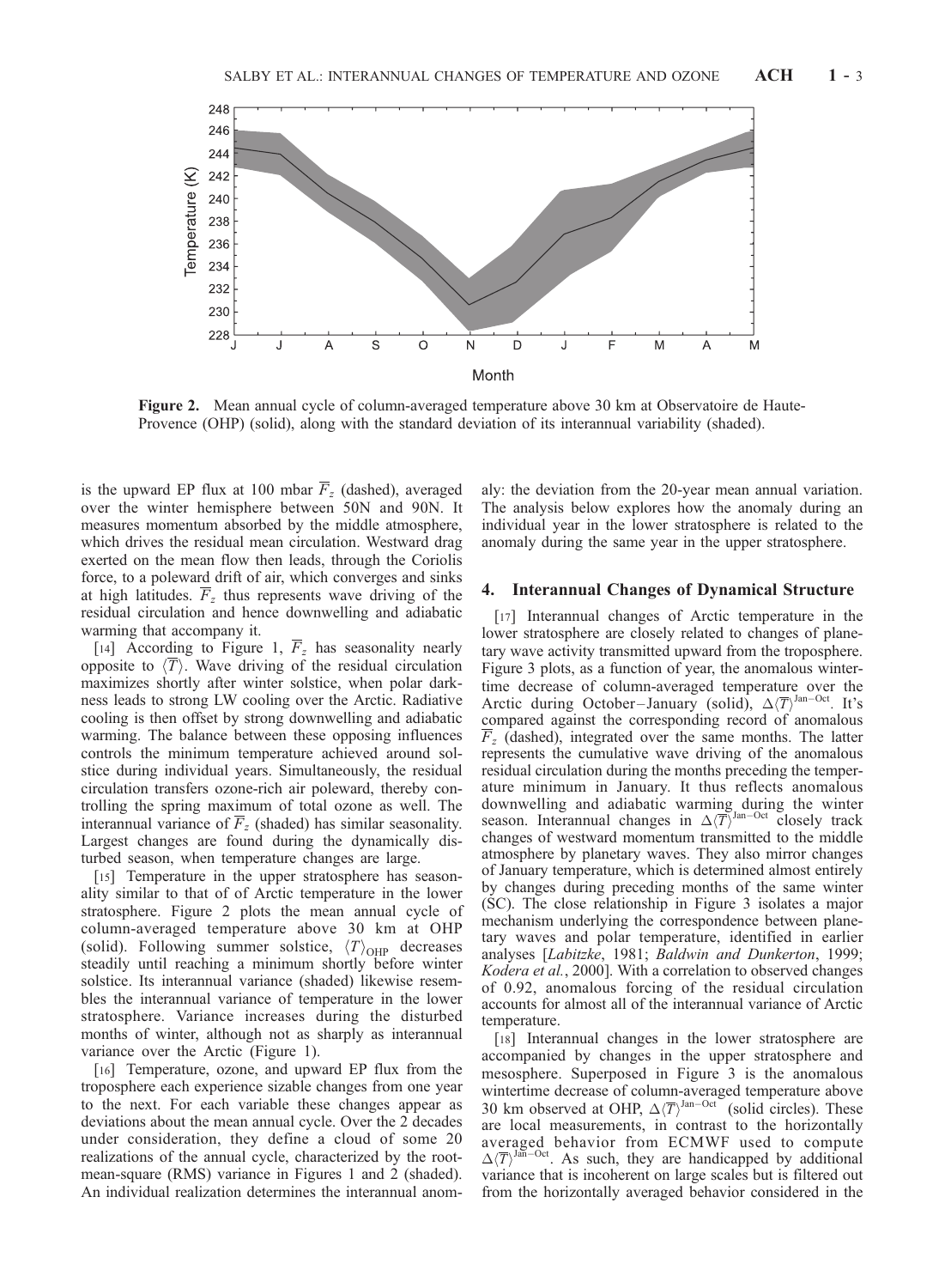

Figure 3. Anomalous wintertime decrease of column-averaged temperature above 100 mbar during October-January ( $60N - 90N$ ), as a function of year, compared against the anomalous upward EP flux from the troposphere (50N-90N) integrated over the same months (normalized). Superposed is the anomalous wintertime decrease of column-averaged temperature above 30 km observed at OHP.

lower stratosphere. Some years are missing from the OHP record due to limited sampling by the lidar, observations from which are excluded by cloud cover. Note also that OHP, situated at 44N, lies south of the polar cap, over which  $\Delta \langle \overline{T} \rangle^{\text{Jan-Oct}}$  has been averaged. Despite these limitations, the OHP record is strongly correlated to interannual changes of temperature in the lower stratosphere. In years when  $\Delta \langle \overline{T} \rangle^{\text{Jan-Oct}}$  in the lower stratosphere is anomalously warm, so too is  $\Delta \langle \overline{T} \rangle^{\text{Jan-Oct}}$  in the upper stratosphere. These are the same years when the residual circulation is intensified, implying enhanced adiabatic warming that offsets LW cooling. Just the reverse is observed in years when the residual circulation is anomalously weak.  $\Delta(\overline{T})^{\text{Jan-Oct}}$  is then anomalously cold and so is  $\Delta \langle \overline{T} \rangle^{\text{Jan-Oct}}$  in the upper stratosphere.

[19] The vertical structure of temperature changes has been composited against the record of anomalous  $\overline{F}_z$ . It follows from the local covariance between anomalous  $\Delta \langle \overline{T} \rangle^{\text{Jan-Oct}}$ and  $\overline{F}_z$  and then rescaling by their respective variances [see, e.g., Hendon and Salby, 1994]. The procedure constitutes a univariate regression that projects the record of anomalous temperature onto that of anomalous  $F_z$ , which serves as the reference time series or ''interannual clock.'' Resulting structure then describes temperature changes that operate coherently with anomalous forcing of the residual circulation.

[20] Figure 4 shows, as a function of altitude, the anomalous wintertime decrease of temperature at OHP (solid) introduced by a one standard deviation increase in forcing of the residual circulation.  $\Delta \langle \overline{T} \rangle^{\text{Jan-Oct}}$  is 95% significant and positive from 30 to 60 km. It represents a wintertime decrease of temperature that is anomalously warm during years when the residual circulation is intensified. Below 10 mbar (Figure 3),  $\Delta \langle \overline{T} \rangle^{\text{Jan-Oct}}$  likewise operates coherently with anomalous forcing of the residual circulation. Changes in the upper stratosphere in Figure 4 therefore operate coherently with interannual changes in the lower stratosphere. Above 60 km, temperature also changes coherently with temperature in the lower stratosphere. However, there, anomalous temperature reverses sign, varying out of phase with anomalous temperature below 60 km.



Figure 4. Anomalous wintertime decrease of temperature at OHP (solid), as a function of altitude, introduced by a one standard deviation increase in forcing of the residual circulation. Also shown is the 20-year mean temperature at OHP for October – January (dashed).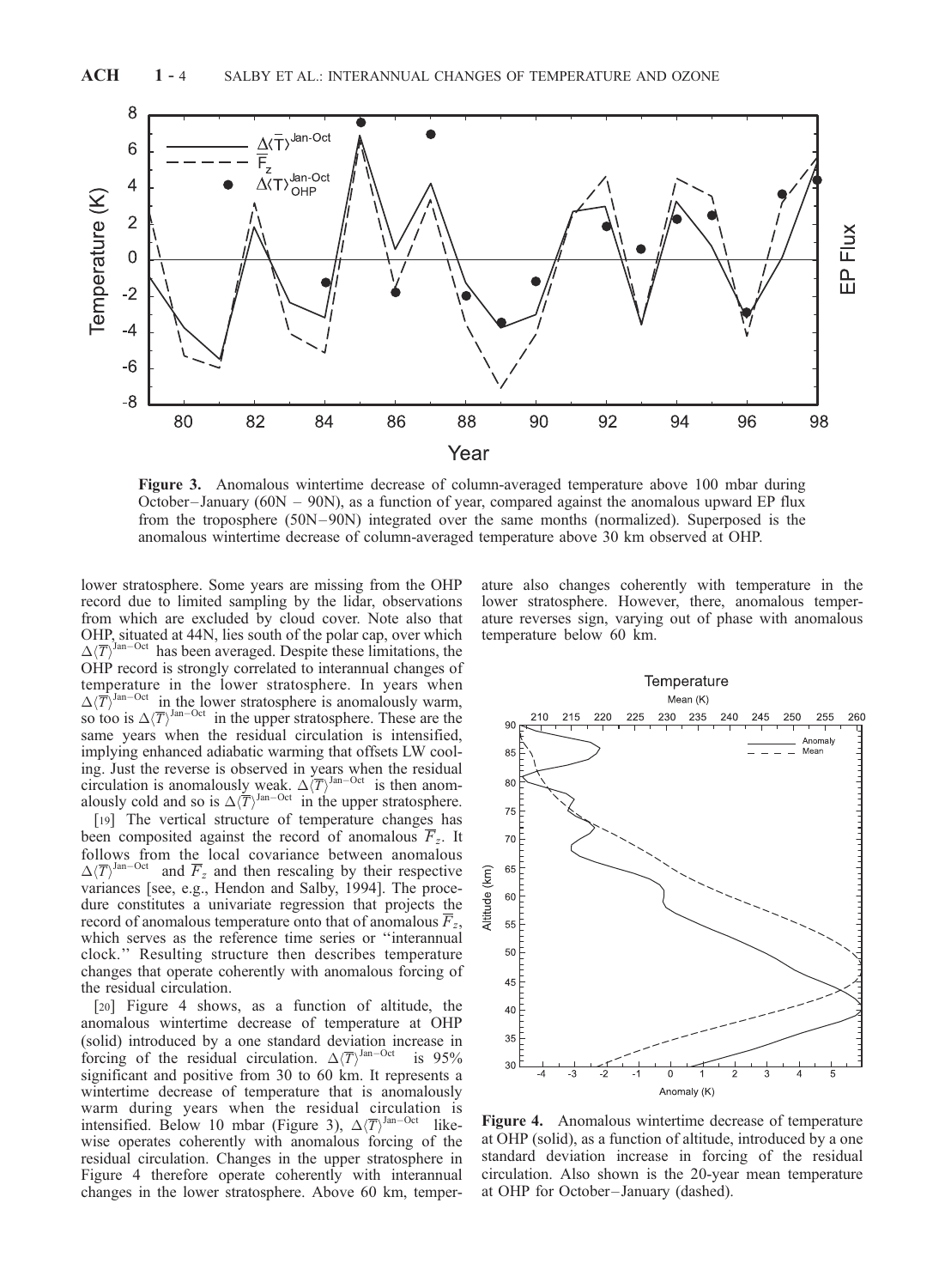[21] The reversal of  $\Delta \langle \overline{T} \rangle^{\text{Jan-Oct}}$  coincides with the altitude where the meridional gradient of mean temperature reverses: Coldest temperatures are found over the winter pole in the stratosphere but over the summer pole in the mesosphere. The vertical structure of anomalous temperature, in fact, resembles mean thermal structure over OHP, which is superposed in Figure 4 (dashed). It too increases upward to  $\sim$ 45 km and then decreases in the mesosphere. The profile of anomalous temperature is displaced downward relative to mean temperature by  $\sim$  5 km, reflecting downwelling that is also present.

[22] The similarity of temperature profiles in Figure 4, supported by the reversal of anomalous temperature above 60 km, suggests that much of the interannual change at OHP actually follows from changes of meridional transport. OHP is positioned equatorward of strong downwelling, which is concentrated poleward of 60N [see, e.g., *Garcia* and Solomon, 1983]. Residual motion is then dominated by poleward transport, from which changes of OHP temperature can be understood. Changes of  $\bar{v}^*$  introduce a meridional swing of isotherms, especially in the upper stratosphere, where temperature decreases sharply toward the winter pole. During winters when the residual circulation is intensified, increased  $\bar{v}^*$  along the sharp horizontal gradient displaces isotherms northward. Warm air south of OHP in the upper stratosphere then expands poleward. Simultaneously, the vortex recedes, shifting stratospheric temperatures at OHP to warmer values and introducing positive anomalous temperature above 60 km. In the mesosphere, however, the horizontal gradient is reversed: Temperature increases toward the winter pole. Cold air south of OHP then expands poleward, while the vortex recedes. This shifts temperatures at OHP to colder values, introducing negative anomalous temperature above 60 km. During winters when the residual circulation is weakened, just the reverse occurs.

#### 5. Interannual Changes of Ozone

[23] The annual cycle of total ozone from TOMS (not shown) is lagged with respect to the annual cycle of temperature by 3 months, reflecting the time for ozone to be exported from its chemical source in the tropics to middle and high latitudes, where total ozone is concentrated.

[24] Analogous to temperature, its interannual variance is large during winter months leading up to its maximum, which is reached shortly after spring equinox. In addition, ozone has little memory from previous years [Hadjinicolaou et al., 1997; Fusco and Salby, 1999a, 1999b], like temperature. Interannual changes in its spring maximum are determined almost entirely by changes in its wintertime increase during the preceding months.

[25] During late winter, when ozone increases, anomalous forcing of the residual circulation varies with  $\overline{F}_z$  and also with the QBO, which controls where planetary wave activity is absorbed [e.g., Tung and Yang, 1994]. However, even then, changes of  $\overline{F}_z$  account for most of the interannual variance. In some years these influences reinforce, whereas in others they oppose one another.

[26] Generalizing the univariate analysis of section 4 to a multivariate regression accounts for changes of both  $F<sub>z</sub>$ and the QBO (SC). The covariance of anomalous temperature with anomalous forcing of the residual circulation is maximized for that phase of the QBO, which positions equatorial westerlies in the lowermost stratosphere and equatorial easterlies near 10 mbar. Since QBO phase descends with time, this is equivalent to representing it with equatorial wind at either level. Anomalous forcing of the residual circulation, inclusive of  $\overline{F}_z$  and the QBO, then accounts for almost all of the interannual variance of temperature during late winter, as it does during early winter (Figure 1).

[27] A similar relationship holds for ozone. Figure 5 plots the anomalous wintertime increase of total ozone from TOMS  $\Delta \langle \overline{O}_3 \rangle^{\text{Mar-Nov}}$  during the months November–March (solid), averaged over the northern extratropics. Superposed is the anomalous ozone increase operating coherently with anomalous forcing of the residual circulation (dashed), integrated over the same season. Changes in the wintertime increase of TOMS ozone closely track anomalous forcing of the residual circulation. During years when the residual circulation is intensified, the wintertime increase of ozone is anomalously large. Just the reverse is observed during years when the residual circulation is weakened. It's noteworthy that this relationship holds even in years of unusually low ozone, like 1993 and 1997.

[28] Anomalous TOMS ozone in Figure 5 reflects interannual changes in the lower stratosphere, where total ozone is concentrated. Those changes are accompanied by interannual changes in the upper stratosphere. Superposed in Figure 5 is the anomalous wintertime increase of ozone column abundance above 30 km observed at OHP (solid circles). The OHP record is available during these months after 1986. It misses a couple of years, owing to limited sampling by the lidar. Nevertheless, the available data from the upper stratosphere are strongly correlated to fluctuations of TOMS ozone in the lower stratosphere, which in turn are strongly correlated to anomalous forcing of the residual circulation. (Because TOMS ozone is concentrated below 30 km, observations of it are virtually independent of observations of OHP column abundance above 30 km.) During years when forcing of the residual circulation is intensified, the wintertime increase of TOMS ozone is anomalously large and so is the wintertime increase of OHP ozone. During the same years, springtime temperature over the Arctic is anomalously warm. Just the reverse is observed during intervening years, when forcing of the residual circulation is weakened. The joint appearance of ozone changes in the lower and upper stratosphere characterizes interannual changes that are deep, operating coherently throughout the middle atmosphere.

[29] Figure 6 shows, as a function of altitude, the anomalous wintertime increase of ozone mixing ratio at OHP (solid) introduced by a one standard deviation increase in forcing of the residual circulation. Owing to the limited number of years available from the lidar, the vertical structure of  $\Delta \langle \overline{O}_3 \rangle_{\text{OHP}}^{\text{Mar-Nov}}$  has been composited by grouping high and low years and then differencing the means of each group. Anomalous mixing ratio is positive at all altitudes. So is the equatorward gradient of mean ozone, in contrast to temperature, the meridional gradient of which reverses in the mesosphere.

[30] The structure of ozone changes above 30 km mirrors the mean structure of ozone mixing ratio during Novem-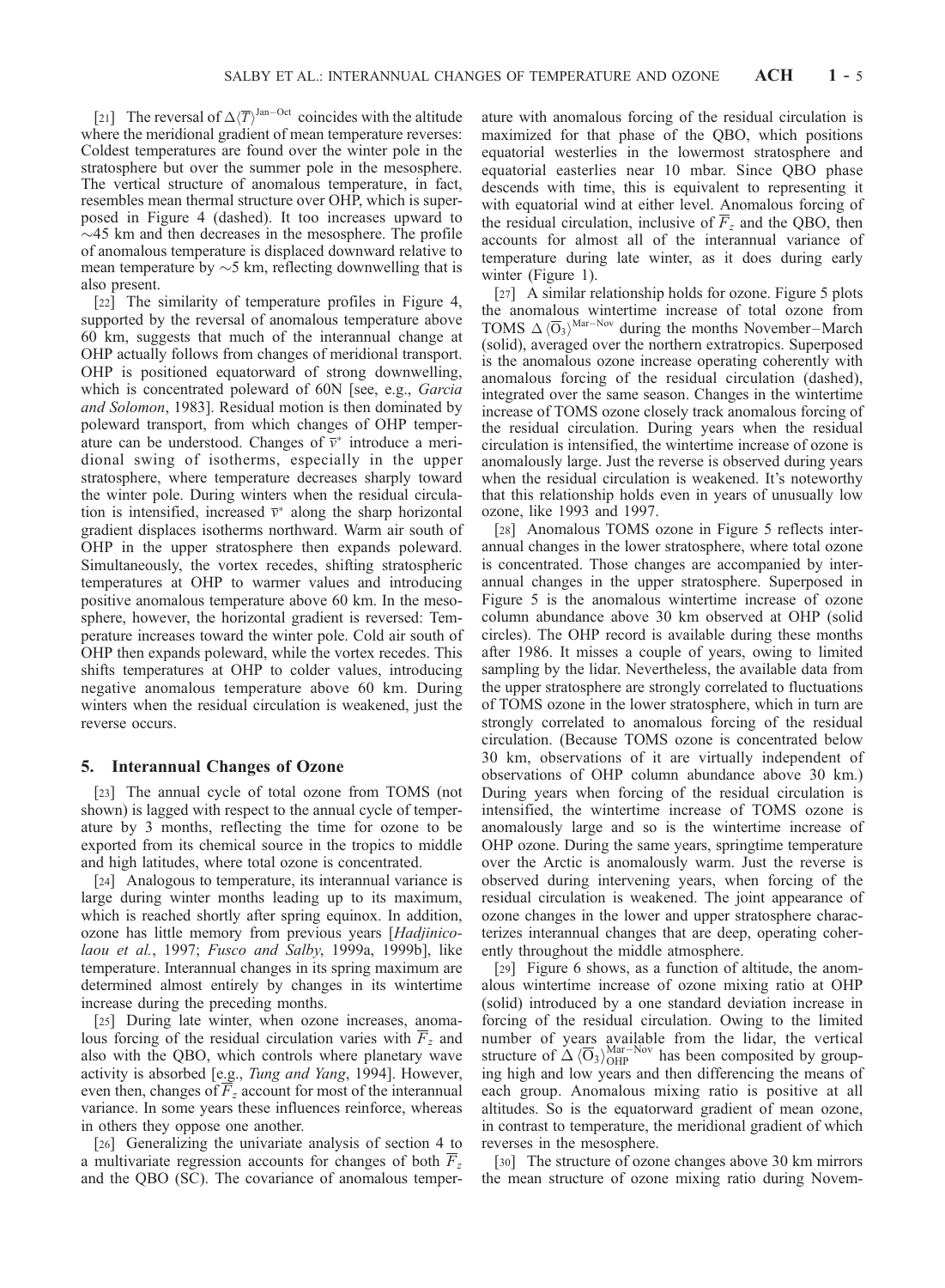

**Figure 5.** Anomalous wintertime increase of total ozone during November-March ( $10N-90N$ ), as a function of year, compared against the anomalous residual circulation. Superposed is the anomalous wintertime increase of ozone column abundance above 30 km observed at OHP (renormalized).

ber –March, which is superposed in Figure 6 (dashed). Both peak near 30 km and decrease upward in very similar fashion. The resemblance of anomalous ozone to its mean, like temperature, is consistent with changes of meridional transport. Changes of  $\bar{v}^*$  introduce a meridional swing of ozone mixing ratio surfaces. During winters when the residual circulation is intensified, increased  $\bar{v}^*$  displaces mixing ratio surfaces northward. Ozone-rich air then expands poleward, while the vortex recedes. This is observed at OHP as a shift of the ozone profile to larger values, resulting in positive anomalous ozone at all altitudes. Conversely, during winters when the residual circulation is weakened, ozone-rich air experiences less poleward transport. It thus recedes equatorward, while the vortex expands. At OHP this is observed as a shift of the ozone profile to smaller values, resulting in negative anomalous ozone at all altitudes.

[31] The observed variation is consistent with the location of OHP measurements, which places them in the upper stratosphere and equatorward of strong downwelling. Residual motion is then dominated by poleward transport. Figure 7 presents mixing ratio surfaces from a three-dimensional (3-D) primitive equation model, inclusive of photochemistry [Callaghan et al., 1999]. Two integrations are displayed: one forced by tropospheric planetary waves that are amplified, the other by tropospheric planetary waves that are weak. Under amplified conditions (dashed), mixing ratio surfaces in the upper stratosphere are displaced poleward of those resulting under weak conditions (solid). The difference, which marks intensified poleward transport, is especially noticable at high latitudes, where ozone is longlived. In the lower stratosphere, where ozone behaves as a tracer throughout, mixing ratio surfaces at extratropical latitudes are displaced farther downward. They reflect an intensification of downwelling under amplified conditions.



Figure 6. Anomalous wintertime increase of ozone mixing ratio at OHP (solid), as a function of altitude, introduced by a one standard deviation increase of the residual circulation. Composited by averaging anomalously high and low years. Also shown is the 20-year mean ozone mixing ratio at OHP for November –March (dashed).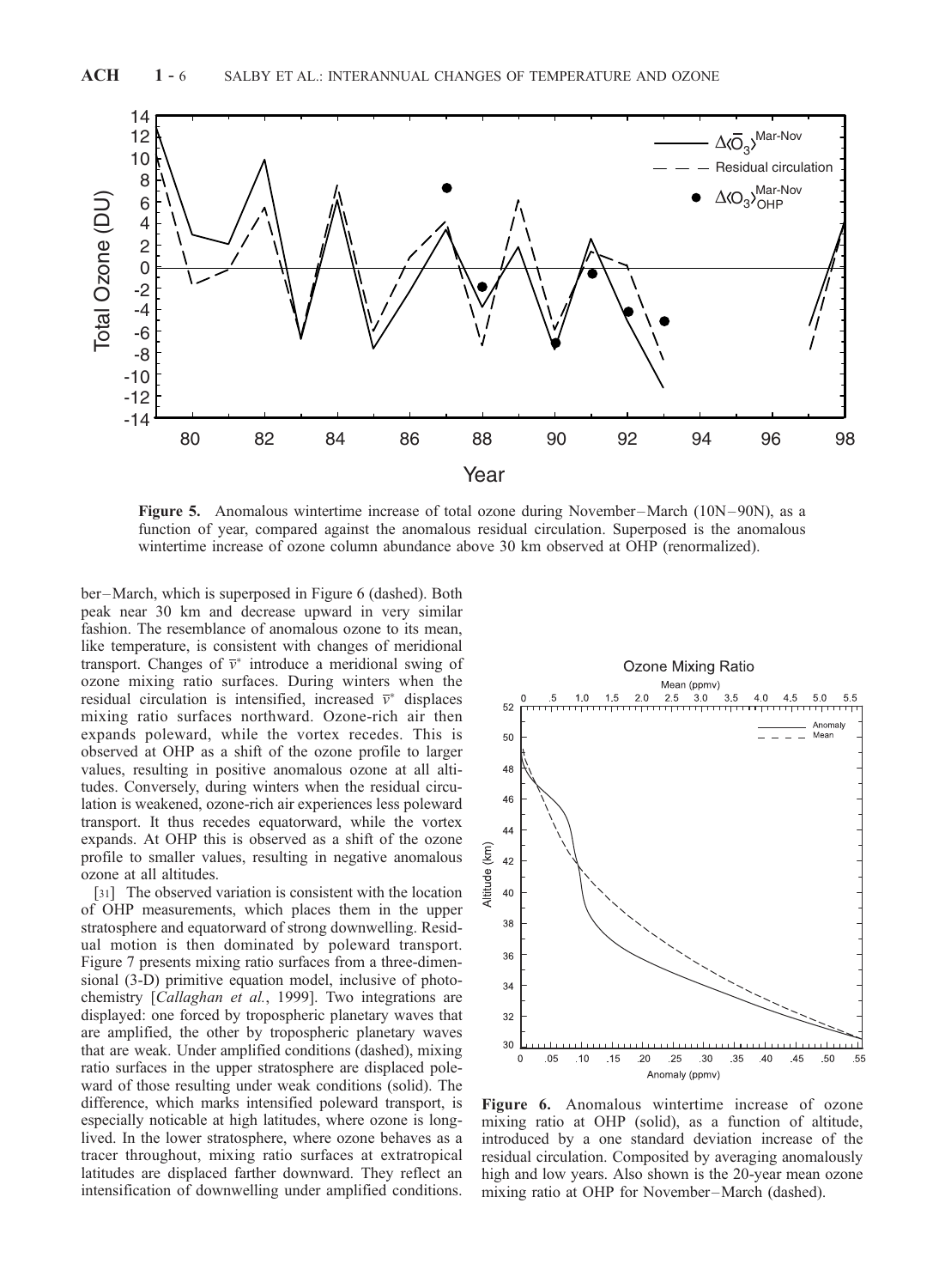

Ozone Mixing Ratio (ppmv)

Figure 7. Zonal-mean ozone mixing ratio, as a function of latitude and altitude, from a 3-D primitive equation model forced by tropospheric planetary waves that are weak (solid) and amplified (dashed).

In the tropics, vertical displacements are reversed. They mark compensating changes and intensified upwelling. Those changes, however, are much smaller, mirroring upwelling that is an order of magnitude smaller than downwelling over the winter pole. Ozone changes in the tropics are also mediated by photochemistry, which offsets changes introduced through vertical transport and confines them to the lowermost stratosphere, where ozone is long-lived.

[32] In the region observed at OHP, ozone-rich air in Figure 7 expands poleward when the residual circulation is intensified. Simultaneously, the vortex recedes (not shown). Conversely, when the residual circulation is weakened, ozone-rich air recedes equatorward and, simultaneously, the vortex expands. Accomplished through changes of meridional transport, the latitudinal swing of mixing ratio surfaces displaces the ozone profile at midlatitudes between larger and smaller values. Ozone changes then resemble the mean vertical structure of ozone, which is displaced latitudinally.

#### 6. Discussion

[33] Interannual changes of temperature and ozone in the upper stratosphere and mesosphere, observed at OHP, operate coherently with changes in the lower stratosphere. During years when values in the lower stratosphere increase, they simultaneously increase in the upper stratosphere. Changes in both regions operate coherently with anomalous forcing of the residual circulation, which varies with upward EP flux and the QBO.

[34] Interannual changes in the upper stratosphere at OHP are consistent with a northward expansion of warm ozonerich air during winters when forcing of the residual circulation is intensified. Simultaneously, cold ozone-lean air inside the vortex recedes poleward. Just the reverse is observed during winters when forcing of the residual circulation is weakened.

[35] Changes observed at OHP, of course, represent only a single longitude. As such, they may also include zonally asymmetric changes, for example, displacements of the vortex from polar symmetry. Nonetheless, observed changes at OHP are consistent with zonal-mean changes at lower altitudes, where full coverage is available. They are also consistent with zonal-mean changes available in a 3-D model. Calculated changes there reflect changes of meridional transport, which follow from anomalous forcing of the residual circulation.

[36] Changes of the residual circulation also modify photochemistry, which can alter ozone as well. Intensified meridional transport carries air faster between radiative environments, driving it farther from local photochemical equilibrium. As a result, it alters ozone production inside air drifting poleward during the disturbed season. Such changes also influence chemical destruction. Winters when the residual circulation is weak lead to temperatures over the Arctic that are anomalously cold, as are observed during years of unusually low ozone. Accompanying reduced ozone transport, anomalously cold temperatures provide conditions favorable for heterogeneous processes, like those operating in the Antarctic lower stratosphere. Conversely, winters when the residual circulation is intensified lead to temperatures over the Arctic that are anomalously warm, inhibiting such processes.

[37] While heterogeneous chemistry can augment changes introduced directly by anomalous transport, it is